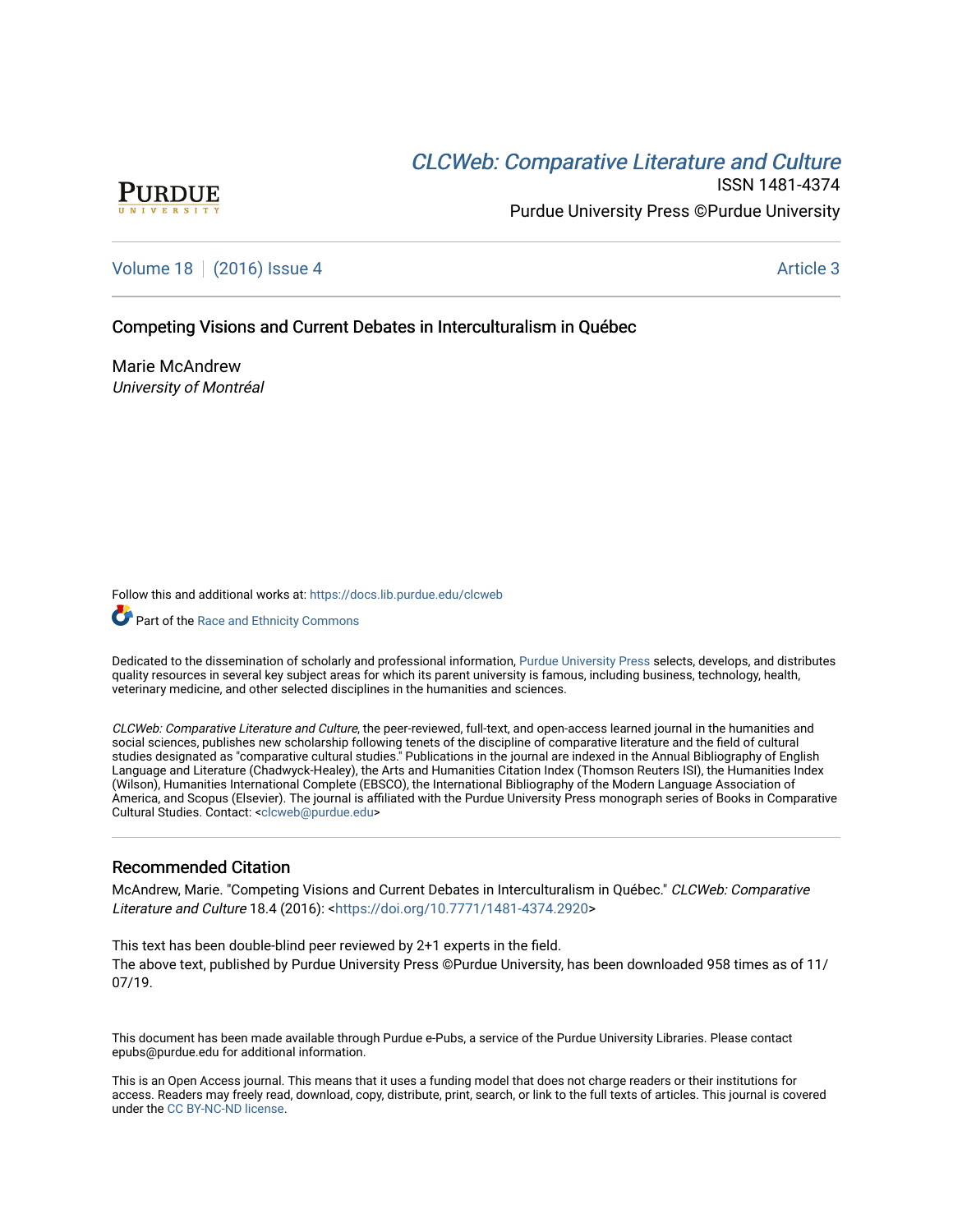**PURDUE** 

UNIVERSITY PRESS <[http://www.thepress.purdue.edu>](http://www.thepress.purdue.edu/)





ISSN 1481-4374 [<http://docs.lib.purdue.edu/clcweb>](http://docs.lib.purdue.edu/clcweb) Purdue University Press **©**Purdue University

*CLCWeb: Comparative Literature and Culture*, the peer-reviewed, full-text, and open-access learned journal in the humanities and social sciences, publishes new scholarship following tenets of the discipline of comparative literature and the field of cultural studies designated as "comparative cultural studies." In addition to the publication of articles, the journal publishes review articles of scholarly books and publishes research material in its *Library Series.* Publications in the journal are indexed in the Annual Bibliography of English Language and Literature (Chadwyck-Healey), the Arts and Humanities Citation Index (Thomson Reuters ISI), the Humanities Index (Wilson), Humanities International Complete (EBSCO), the International Bibliography of the Modern Language Association of America, and Scopus (Elsevier). The journal is affiliated with the Purdue University Press monog-raph series of Books in Comparative Cultural Studies. Contact: [<clcweb@purdue.edu>](mailto:clcweb@purdue.edu)

## **Volume 18 Issue 4 (December 2016) Article 3 Marie McAndrew,**

**"Competing Visions and Current Debates in Interculturalism in Québec"**

<http://docs.lib.purdue.edu/clcweb/vol18/iss4/3>

Contents of *CLCWeb: Comparative Literature and Culture* **18.4 (2016)** Thematic Issue *New Work on Immigration and Identity in Contemporary France, Québec, and Ireland* **Ed. Dervila Cooke**

[<http://docs.lib.purdue.edu/clcweb/vol18/iss4/>](http://docs.lib.purdue.edu/clcweb/vol18/iss4/)

**Abstract**: In her article "Competing Visions and Current Debates in Interculturalism in Québec" Marie McAndrew posits that interculturalism is the quest for a middle path between Canadian multiculturalism (criticized for essentializing and isolating cultures) and French Jacobinism (which relegates diversity to the private sphere). The theoretical underpinnings of the three approaches are first compared using major works in political philosophy, sociology of ethnic relations, and social psychology. The polysemic nature of actual policies is then explored through the example of Québec's immigration society where two versions of interculturalism developed since the late 1970s and are still competing. McAndrew analyzes four recent controversies regarding diversity management in Québec to illustrate these two conceptions of interculturalism and to demonstrate the continuing popularity of multiculturalism and Jacobinism in Québec where religious diversity has increased significantly.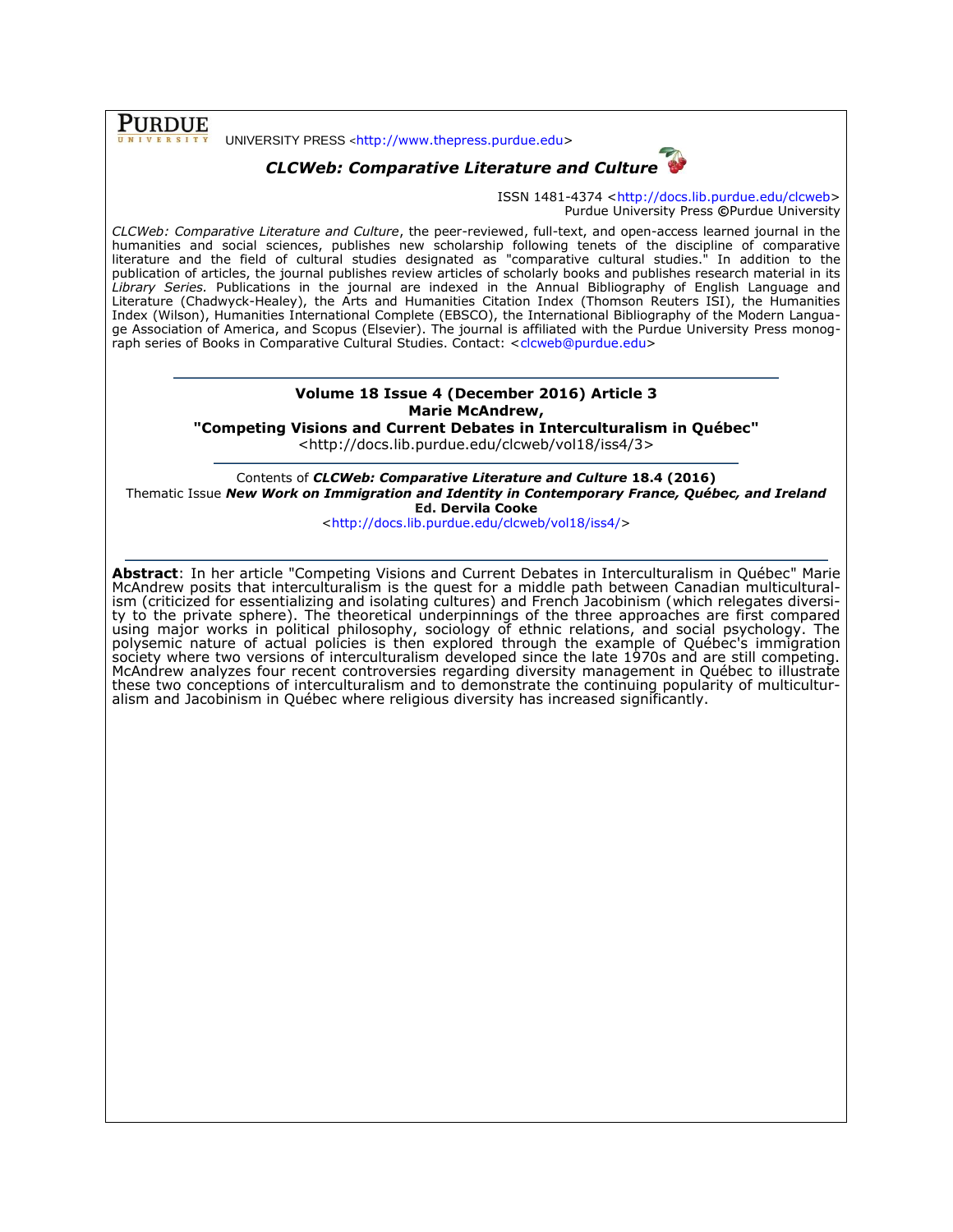Marie McAndrew, "Competing Visions and Current Debates in Interculturalism in Québec" [10] page 2 of 10<br>CLCWeb: Comparative Literature and Culture 18.4 (2015): <http://docs.lib.purdue.edu/clcweb/vol18/iss4/3><br>Thematic Issu

#### **Marie McANDREW**

#### **Competing Visions and Current Debates in Interculturalism in Québec**

In the 1980s, in many immigration societies politicians, decision-makers, and people involved in the reception and integration of immigrants started to question the relevance of the two traditional and competing models for the management of diversity, multiculturalism, and Jacobinism (the latter is often also referred to as Republicanism, a term I do not use here given its different and rather loaded meaning in Ireland). This has especially been the case in Québec, owing to the influence exerted both by France, where Jacobinism first arose, and by the rest of Canada, an early proponent of multiculturalism along with the United Kingdom. Multiculturalism has been criticized for its potentially ghettoizing nature and anti-democratic stands on the legitimacy of some cultural practices, while Jacobinism, owing to its relegation of pluralism to the private sphere was deemed too rigid to fully reflect the complex nature of identities and allegiances in pluralistic societies. Over the last three decades, the term and concept of "interculturalism" have been more and more used (and not only in Québec) to identify a new normative framework that would respond to the assumed limits and negative effects of the two other competing ideologies (see Conseil de l'Europe; Lomomba and White).

In the first part of my study I present in a synthetic manner the state of reflections in political philosophy about the three ideologies outlined above, which are linked to—but yet distinct from—the policies with the same name in specific national contexts. Indeed, the main limit of exclusively theoretical approaches, which tend to emphasize the differences between ideal-type ideological models, is that in everyday life, decision-makers and people involved in the field of diversity management often choose one word or another for reasons of social acceptability. This creates a host of contradictions between clear-cut theory and actual policies and practices. For example, it has been widely documented that in the last 50 years, regardless of what they actually do, political and social actors in the Anglo-Saxon world generally speak of multiculturalism or multicultural programs (and in some instances, anti-racism or anti-racist programs) while people in the French-speaking world generally describe the same realities as intercultural. More, in the same national context one often encounters many versions of what is meant by any normative framework. This second issue, the polysemic nature of actual policy design, I explore in the second part using the case of Québec where two versions of interculturalism can currently be encountered. And in the third part of the article, I examine recent controversies in Québec about the taking into account of diversity and its limits. The aim here is to illustrate how these controversies reflect the battle between contradictory versions of interculturalism and the hidden popularity of the two other frameworks, multiculturalism and Jacobinism.

Three questions have tended to dominate recent debates in political philosophy about various models of citizenship and the management of ethno-cultural diversity in an increasingly pluralistic context. These concern the extent to which cultural and religious diversity should be recognized in the public sphere, the legitimacy of ethnic communities as intermediaries between the State and individuals, and the nature of the common culture that can be promoted by the State (see, e.g., Bauberot; Kahane, Weinstock, Leydet, Williams; Kymlicka; Taylor; Taylor and Maclure for syntheses of how different normative stances react to the issues discussed here, as well as more exhaustive analysis of some of them). In a Jacobinist model, although cultural and religious diversity should be respected in civil society, an absolute neutrality of the State, as well as of its institutions and of its representatives, is considered a necessary condition to ensure the formal equality of individuals. Thus, most policies and programs, with a few exceptions, aiming for example at teaching the language to newcomers, should be of the "one size fits all" type and no accommodation should be granted to members of minorities claiming cultural or religious distinctiveness. Moreover, although the fact that members of such groups may create specific organizations to further their interests is acknowledged, no legitimacy is given to these "communities" (a term that pure Jacobinist thinkers would not use) as intermediaries between the State and the individuals. Doing so would be considered as jeopardizing individual liberty to adhere or not to such groups, and contrary to the pursuit of the common good, as it would encourage what critics of multiculturalism call "identity politics." For Jacobinists, the State must also be involved in promoting a substantive civic culture, which Kymlicka has deemed a "thick" common culture (*Multicultural*). This substantive or thick common culture gives priority to the history and the ethos of the group at the core of the nation, and for this reason, some version of Jacobinism have been criticized as actually flirting with ethnic nationalism (see Touraine). However, at least in theory, this substantive civic culture is understood as being distinct from the majority ethnic heritage (in many instances, such as the promotion of gender or sexual orientation equity, it developed historically against what was the majority culture of the time) and as incorporating the successive contributions of other groups. Yet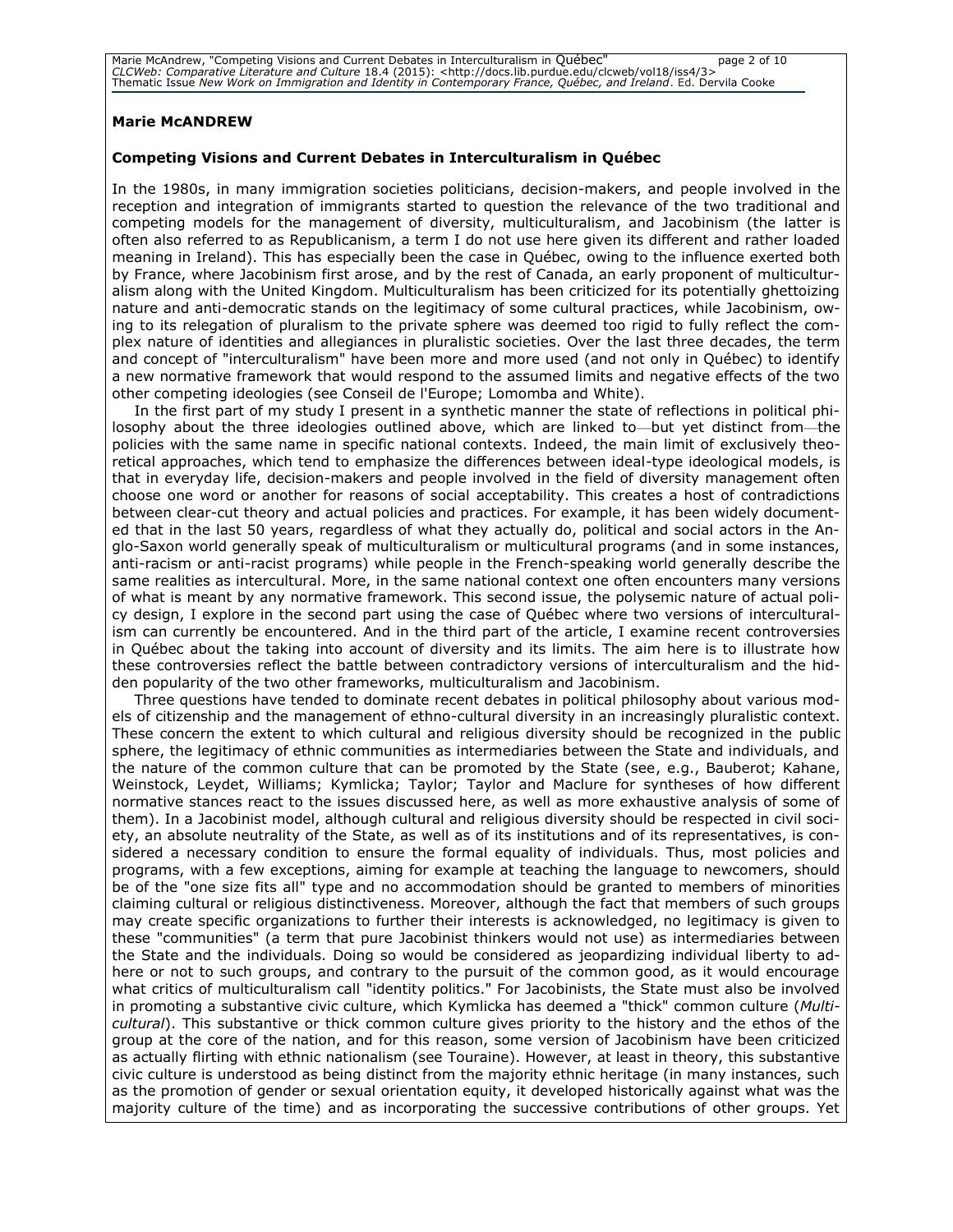critics would say it does so only at the margins and that the heritage of the core ethnic group is given clear priority.

At the opposite end of the spectrum, the multicultural or communitarian model displays a very strong commitment in favor of the recognition of cultural and religious diversity in the public sphere, as it sees it as the main strategy for ensuring, in the short term, the equality of groups, and, in the long run, the preservation of their cultures. There are in theory no limits to this recognition, at least rhetorically, as most countries that adopt such an ideology follow a "rule of law" system, which would render some practices illegal. For proponents of multiculturalism, policies and programs should be tailored to the needs of various sub-groups, even if such a commitment may mean, at least in the eyes of their critics, that the "right to differences" leads to "differences in rights" (see Kepel). For example, minority women or children might not be protected (by social services agencies or even by courts) at the same level as their majority counterparts, on the basis of their religious or cultural belonging. Ethnic community organizations play an important role in helping to clarify these needs, as representatives of their members. Such an approach is often criticized as undemocratic as the belonging of individuals to such groups is assumed uncritically, based on their ethnic origin. On the cultural front, in the multiculturalist model, the role of the State is not to promote one common culture, but to support equally the development of all ethnic cultures, whether majority or minority. Nevertheless, it should also be involved in the promotion of attitudes of tolerance among the general population.

An interculturalist model, often called renewed liberalism, seeks to build an intermediary model of diversity management, responding to the limits of the two other competing ideologies (We should remember here that actual policies are composite and evolving, regardless of the title originally given to them by the government who established them. Thus for example the Canadian Multiculturalism Policy is actually often closer to the ideal type of interculturalism than to that of pure multiculturalism or communitarianism, see, e.g., Kymlicka). Proponents of an interculturalist approach recognize the necessity of taking into account cultural and religious diversity in the public sphere, stating the failure of Jacobinism to actually provide equality to individuals belonging to minorities. But unlike communitarianism, interculturalism values such recognition not as a group right or within a larger commitment to the maintenance of ethnic cultures over time, but as a tool for ensuring individual equity and the fight against indirect discrimination, citing for example the fact that neutral policy can affect some groups more than others. An example here would be the case where cultural and religious minorities benefit from the same public, yet Christian-derived, holidays but have to work on their own religious holidays. Accommodation of diversity must take into account democratic values and consists of a dual act of balancing cultural and religious rights with various other rights as well as with the public interest. Organizations linked to ethnic communities are also recognized but only as much as other pressure groups encountered within civil society, to which individual of various ethnic background may wish or not to associate themselves. Moreover ethnic community leaders can only claim to represent people who are actually active in their specific organizations. Finally, in opposition to multiculturalism, interculturalism stresses the need for the sharing of a common culture, but unlike Jacobinism, adopts a rather "thin" version of it (see Kymlicka, *Multicultural*). This common culture consists of two elements. The first one is civic culture, in other words the main democratic values that render possible the thriving of diversity and sets the rules for balancing competing claims. The second one (what Kymlicka terms "societal culture") is the manner in which such values (now common to most modern societies) have been translated in a specific national context and implemented in political and social institutions, which are the product of a complex historical interplay of many factors and influences. The State also plays a role in the promotion of a pluralist heritage.

Another important question concerns the nature of identities, allegiances, and cultures linked to migratory processes, a central issue in many literary and artistic works discussed in this volume. It is also addressed in the current literature on citizenship models and their relationship to diversity, although in a less systematic manner in political philosophy and often from the perspectives of other disciplines, such as social psychology, sociology, and anthropology (Barth; Camilleri; Juteau; Tajfel). Multiculturalism has been criticized as promoting a permanent, static conception of these phenomena, and of actually contributing to the reinforcement of ethnic boundaries through the type of policies and programs it supports. By contrast, Jacobinism would see them as mainly transitory until genuine integration occurs or, as voiced in many European contexts, because genuine integration did not occur. Interculturalism is less clear cut than either of the other models, as it stresses that identities, allegiances, and cultures are multiple and shifting and that there are many configurations in this regard. As bearers of culture(s), individuals belonging to minorities are central actors in choosing their "identity formula" but they do so amid different circumstances and structural obstacles (McAndrew, "School Spaces"). Thus, some may need a stronger recognition of their culture and religion within policies and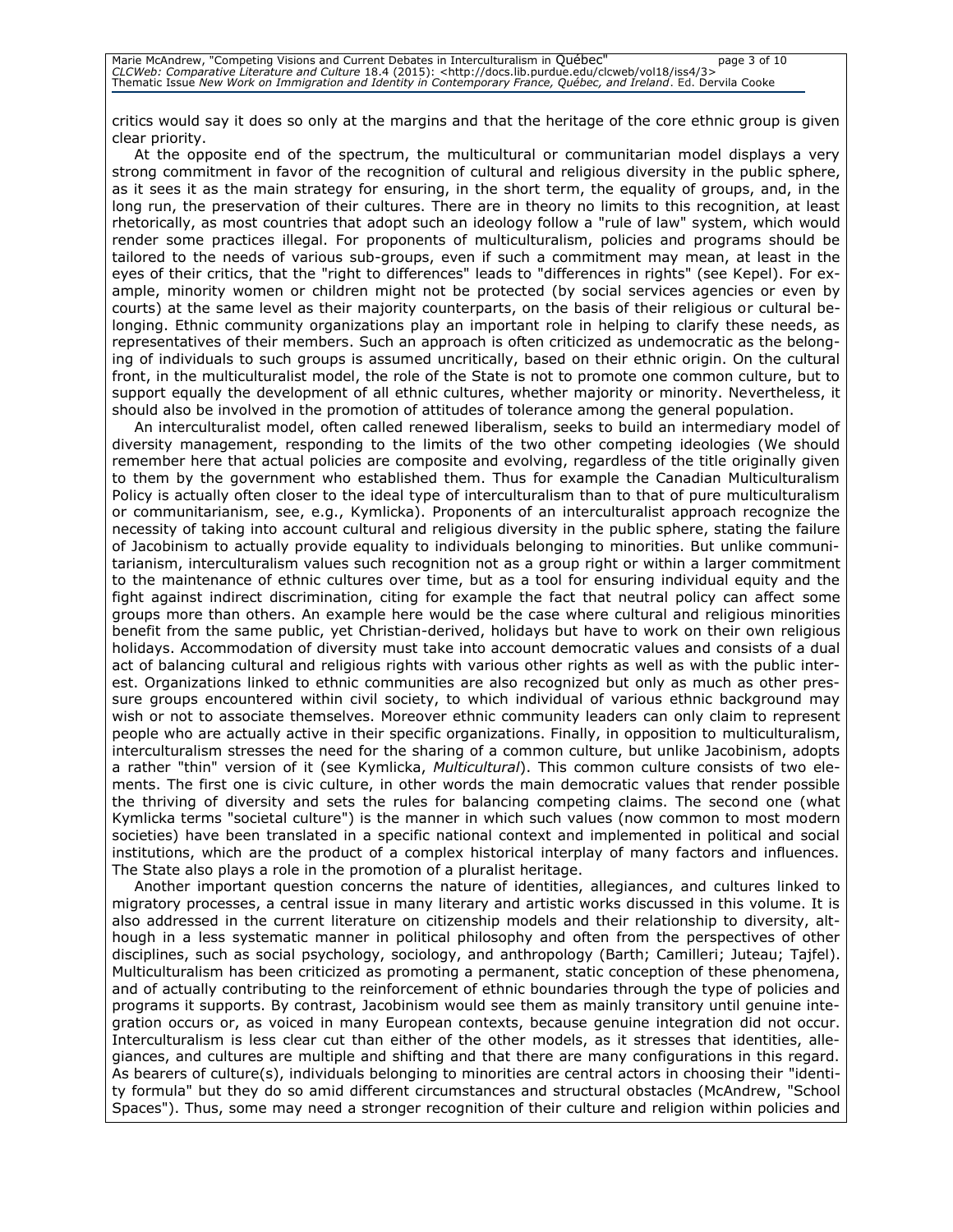Marie McAndrew, "Competing Visions and Current Debates in Interculturalism in Québec" page 4 of 10 CLCWeb: Comparative Literature and Culture 18.4 (2015): <http://docs.lib.purdue.edu/clcweb/vol18/iss4/3><br>Thematic Issue New Work on Immigration and Identity in Contemporary France, Québec, and Ireland. Ed. Dervila Cooke

programs than others, as it is more central to their integration process, while, at the same time, ethnic identity should not be imposed on those who adhere to other types of allegiance.

The composite and polysemic nature of actual policies referred to above also needs to be considered in the case of Québec interculturalism(s). Although interculturalism is often referred to as *the*  Québec model for managing diversity, unlike Canadian multiculturalism, the approach lacks official but most of all legal recognition. It has been defined within policies set in a larger framework as issued by the Gouvernement du Québec and within its sectoral policies. The impetus for the adoption of an intercultural model and the ideology against which Québec interculturalism seeks to define itself follows the Canadian government's multiculturalism policy (see Helly; Juteau, McAndrew, Pietrantonio), which has been regularly denounced since its adoption in 1970 for its potentially ghettoizing nature and cultural relativism (see Sarra-Bournet). Even nowadays, politicians in Québec often claim that Québec alone practices genuine integration, claiming that the rest of Canada promotes isolation and identity politics. However, this claim is not substantiated by research on the evolution of both policies and on their results, which actually show many more similarities than differences regarding both their benefits and shortcomings (McAndrew, "Québec's"; McAndrew, Helly, Tessier, Young).

While it is probably more socially desirable to denounce multiculturalism for its impact on ethnic minorities themselves, the main source of discontent towards it in the Québec polity as well as in public opinion is linked to multiculturalism's lack of recognition of the Québec societal culture (which most politicians and opinion-makers argue should not be viewed as just another ethnic culture), and its unwillingness to recognize Québec's role as a host society for immigrant groups. This lack of recognition is a consequence of the compromise made by the Federal Government between the two objectives of the Commission on Bilingualism and Biculturalism, whose 1969 final report received a mixed reception (Helly, "The Canadian"), especially from ethnic minorities, at the time mostly Ukrainians and Germans from the Western provinces. Represented by one commissioner who published a minority dissenting report, they were opposed to the concept of two founding nations, arguing that they had in fact contributed more to the building of that part of Canada than French and English Canadians. An approach of multiculturalism within a bilingual framework was adopted, whereby French and English would become important symbols of Canadian identity, with individuals having the choice to use either language in federal services across the country but Canada would not have any "official" culture(s) (Government of Canada).

Nevertheless there would have been very little reason for Québec to adopt a discourse on cultural diversity without the significant developments in the 1970s regarding the selection and the integration of immigrants. On the one hand, fearing both the democratic consequences of a falling birth rate among Francophones and the assimilation of immigrants into the Anglophone community, the Québec government started to involve itself in the selection of immigrants through the signing of various accords with the Federal Government. By the end of the 1970s, this gave it a preponderant role in the choosing of economic migrants. Thus, instead of opposing immigration as a threat to the status of the Francophone community in Canada as well as to its homogeneity, as they did in the past, policymakers decided to use it as a tool to build the new modern Québec (Helly, *Le Québec*). On the other hand, linguistic laws, and especially Bill 101 (the Charter of the French Language adopted in 1977), which aimed at ensuring that French would be the main language of public administration, education, and business, were largely directed at changing the traditional pattern of integration to the Anglophone community of the majority of immigrants who settled in the bilingual city of Montréal (see Levine).

The task of defining the model of diversity management to be pursued in this new context first fell to the Parti Québécois, in power from 1976 to 1985. The main position paper in this regard is the *Cultural Development Policy* (Gouvernement du Québec, 1978), and the subsequent plan of action, *Quebecers, Each and Everyone* (Gouvernement du Québec, 1981). Both documents can be considered as initial steps on an as yet unfinished path to transform Québec nationalism from ethnic to civic through the development of a pluralistic Québec culture based on a modern Francophone identity enriched by linguistic, cultural, and religious diversity. An important element was the recognition of the legacy of inter-group isolation and mistrust that still marked Québec (these factors had in fact increased due to the adoption of the Charter of the French language), and of mutual responsibilities in this regard. Immigrants were not blamed for not having integrated into the Francophone community in the past, a trend which was explained by its previously low status and its lack of leadership in welcoming newcomers. However, both documents made it clear that this situation was expected to change. Québec French heritage and the more recent evolution of its modern culture would constitute the *culture of convergence* for all groups, but there was also a significant commitment—on par with the federal multiculturalism policy, as research on actual implementation confirms (see Helly, *Le Québec*; Juteau,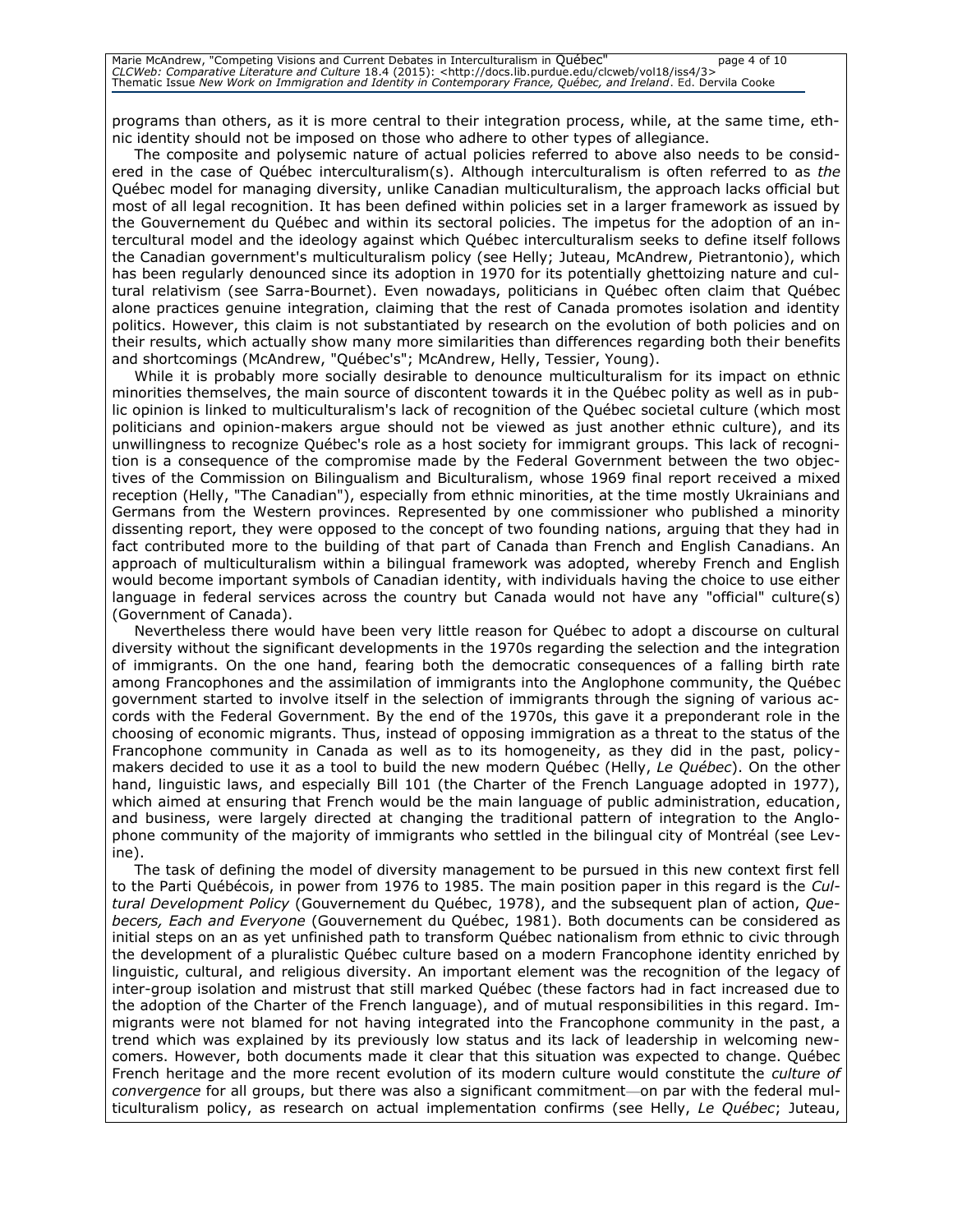McAndrew, Pietrantonio)—to support minorities, individuals and groups wishing to maintain and develop their cultural heritage. On the question of language, interculturalism in Québec stressed, and still stresses, the sharing of the French language as a necessary condition for the thriving of diversity. This is in opposition to federal multiculturalism which was set in a bilingual framework. However, the difference is essentially normative, given the actual status of French and English in Canada. Québec is normatively unilingual, but largely de facto bilingual, whereas the rest of Canada is normatively bilingual, but largely de facto unilingual (see Statistics Canada).

Two elements of the 1978-1981 discourse have been criticized for not being compatible with the intercultural model described in the first part of this article (see McAndrew "Pour une politique"). First, while intercultural rapprochement is promoted, it is mostly between cultural communities whose existence is never critically discussed or between individuals whose membership in clearly distinct groups is taken for granted. A more dynamic and complex approach to groups and individuals identities is clearly needed in the ideal-type model outlined above. The rather static vision of culture inherent in the 1978-1981 discourse, as well as its communitarian approach to allegiance would seem to make it more in tune with a multicultural paradigm. Second, to describe the new dynamic of ethnic relations to be developed in Québec, the 1978 Policy used the metaphor of a tree. The roots were aboriginal, the main trunk French, and an important secondary branch was English, with smaller branches representing various ethnic cultures. This is closer to the Jacobinist vision of civic culture, where the group at the core of the nation is central, and the contribution of other groups at the margins. Some see this as having given an unequal legitimacy to what were perceived as real Quebecers (*Us*) versus *Them*, the *Others,* in terms of active involvement in the definition of what Québec future should be (Juteau, "The Production"). By the 1990s, the Liberal Party had been in power for five years, and many developments had occurred in the constitutional arena, especially the failure of the Meech Lake Accord in 1989, which sought to convince Québec to sign the Canadian Constitution it had rejected in 1982. There followed an attempt to salvage at least some content of this failed political agreement between provinces through bilateral administrative accords between the Federal and the Québec Government. In immigration and integration, this was done through the Gagnon-Tremblay-McDougall Accord (Gouvernement du Québec, 1991) which gave Québec exclusive responsibility for the selection of immigrants of the economic class (humanitarian and family classes are still under the Federal Government) as well as of their linguistic, economic, and social integration).

In this context, the 1990 *Let's Build Québec Together* Immigration and Integration Policy Statement addressed issues much wider than the mere taking into account of diversity (e.g. the competing criteria for selecting immigrants, specific issues facing refugees, and linguistic and socio-economic integration programs). But it did offer substantive reflection on a renewed definition of interculturalism and intercultural relations, closer to the model described in the first part of this article. This version dominated Québec public discourse and various policy documents for many years, regardless of whether a federalist or a separatist political party was in power (see in this regard, MEQ, adopted under the Parti Québécois). In 2007-2008, the *Reasonable Accommodation* controversy, discussed in the last section of this article, threw matters into disarray, causing both interculturalism and Québec's view of its pluralist nature to be questioned. In the 1990 document, pluralism was not considered as an external reality opposed to a homogenous Francophone core, but as a fundamental aspect of Québec history and society, which concerned both majorities and minorities. Although inter-group isolation at some historical moments was recognized, the document stressed that, from the moment the French settlers met the native people and throughout subsequent migratory waves, Québec culture had always been evolving through the influence of various groups and had never been homogenous. It insisted that identities, cultures, and groups were dynamic, rejecting any cultural essentialism that would closely link ethnic origin with community allegiance.

A moral contract exposed the content of the civic culture that should bound all Quebecers, as well as the balancing of rights and responsibilities between newcomers and longer-established citizens. It first defined modern Québec as "a society in which French is the common language of public life" (MCC, 1990 15). It stressed the fact that the knowledge of French is not a condition but a tool for membership, and that its use is complementary to that of immigrant languages, which also started to be offered as after school programs during this period. The second principle characterized Québec as "a democratic society where everyone is expected and encouraged both to participate and contribute" (MCC, 1990 15). In this regard, the 1990 document recalls that the sense of belonging to a new society is developed through social interaction and involvement and that obstacles often stem from the receiving society, not from newcomers themselves. Finally, the last and most innovative statement is that Québec is a "pluralist society that is open to multiple influences, within the limits imposed by the respect for fundamental democratic values and the need for intergroup exchanges" (15). From a theo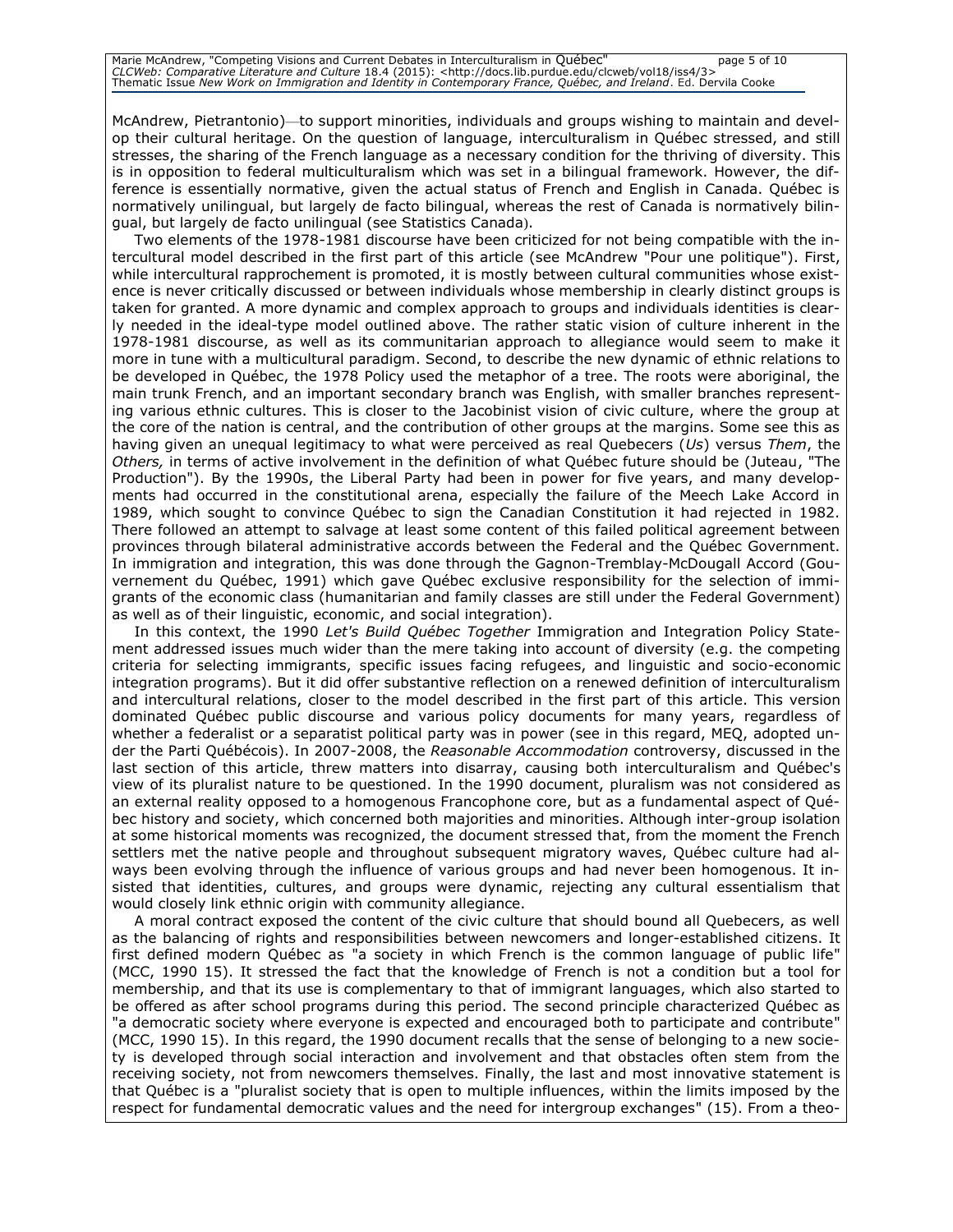Marie McAndrew, "Competing Visions and Current Debates in Interculturalism in Québec" page 6 of 10 CLCWeb: Comparative Literature and Culture 18.4 (2015): <http://docs.lib.purdue.edu/clcweb/vol18/iss4/3><br>Thematic Issue New Work on Immigration and Identity in Contemporary France, Québec, and Ireland. Ed. Dervila Cooke

retical point of view, this is the core of what distinguishes interculturalism from multiculturalism, although the actual Canadian Multiculturalism Policy had engaged in a similar evolution by the mid-1980s and continued to do so, most especially after 9/11/2001 (McAndrew, Helly, Tessier, Young). Also in line with the intercultural model outline above, the 1990 document made a clear distinction between civic culture and Québec societal culture. Civic culture included democratic values, equality of women, rights of children, non-violence, rule of law, and strictly bound all Quebecers regardless of their identity. Québec societal culture was represented as having been influenced by its French majority but also by its First Nations roots and the contribution of British settlers and successive waves of immigrants. Newcomers needed to develop their knowledge and their comprehension of the later, but adherence to specific elements of this collective memory was not required.

Although it presented a complex reflection on inter-group relations, the 1990 document and its specific implementation in the 1998 *Intercultural Education Policy* were the object of some criticism. For example, some observers (see Harvey; Sarra-Bournet) argued that the civic culture outlined in the document was not sufficient to generate a sense of belonging to the specific trajectory of Québec and that a stronger definition of what constituted its specific societal culture was needed (the term "public common culture" was often used by these critics). Thus, in the 1990s and beginning of the 2000s many attempts were made through public consultation to identify consensual elements with which diverse groups could identify. It was hoped to find elements that would go further than primary democratic values. All of these attempts failed, however, in part because even with statements such as "Québec values solidarity or social programs, etc." counter-examples can always be found (see McAndrew, *Immigration*).

Another criticism that has been levelled at the 1990 document is that although it was well received by minority groups, its treatment of racism and of the persistence of inter-ethnic inequalities in Québec society was rather limited (Bataille, McAndrew, Potvin; McAndrew "Québec's"). This was not fully corrected in the 1998 *Intercultural Education Policy* which recognized the existence of individual prejudices among teachers but not of systemic discrimination. This limitation reflects Québec society's reluctance to acknowledge the existence of racism, which is often discussed in a defensively comparative perspective with the rest of Canada. Even recently, when the government finally decided to draft an anti-racist policy, at the last moment, it changed its title for one deemed more acceptable to public opinion *Diversity: An Added Value* (see MICC). As illustrated above, there are at least two versions of interculturalism promoted and shared by various stakeholders in Québec and although in 2016 the government launched an new immigration policy (see MIDI) which brought major changes in the way immigrants would be selected, it remained largely in line with the principles set forth in the 1990 Policy regarding interculturalism and intercultural relations. In the last 30 years, and especially recently, the main issues of contention have been the degree of centrality of the Francophone community's collective memory and identity in the blueprint of the new pluralist Québec, as well as the homogeneous/static versus shifting/pluralist nature of majority and minority identities and cultures. As argued above, the first issue shows that some proponents of interculturalism flirt with a thick Jacobinist common culture, while the second reveals the persistence of a communitarian approach to allegiance that brings it closer to the multicultural model. In this last section, I will document these assertions and more generally the battlefield surrounding the taking into account of diversity in Québec, through the analysis of recent controversies that have been widely discussed in the media and in society.

Chronologically, the first controversy and the origin of the resurgence of the debate on models of diversity management was the crisis over the issue of Reasonable Accommodation that raged from 2007 to 2009 (see Bouchard and Taylor; Potvin). It was started by a judgment by the Supreme Court of Canada allowing the wearing of the kirpan (a religious dagger) by a Sikh student in a Montreal school, within the limits of Canadian courts' rulings on reasonable accommodation (e.g. in a manner that did not compromise the safety of other students, while also respecting the religious rights of the student and the family). But it soon widened to many issues of reasonable/unreasonable accommodation, for example a request by Hassidic men not to take their driving test with a female inspector, or the access to a Halal menu and a prayer room for Muslims visiting a traditional Québec *cabane à sucre*. This was a largely media-induced crisis that nonetheless generated an important collective debate on the limits of the taking into account on diversity in public institutions and the balancing of rights.

There were clearly three camps, and not two, in this regard (see Maclure, "Le Malaise")": pluralists argued that the elements identified in the various documents describing interculturalism as well as by the federal courts, were sufficient to set clear guidelines on what was reasonable or not, and that there was actually no crisis at all. Strict secularists, strongly influenced by the French Jacobinist model, advocated a redefinition of the Québec model, to strengthen the neutrality of State and State institutions and in some instances to extend it to individuals who use public services. Finally, the crisis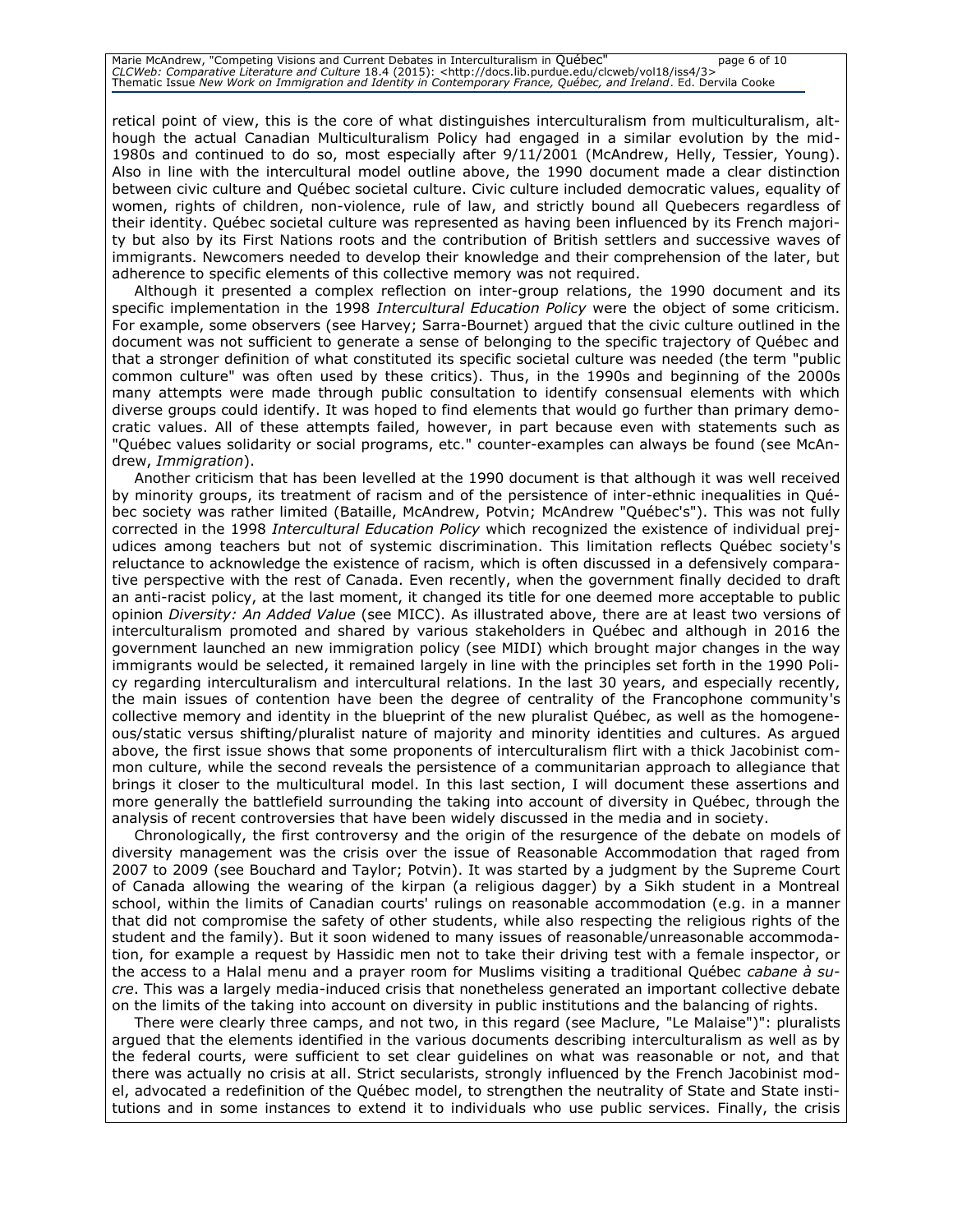Marie McAndrew, "Competing Visions and Current Debates in Interculturalism in Québec" page 7 of 10 CLCWeb: Comparative Literature and Culture 18.4 (2015): <http://docs.lib.purdue.edu/clcweb/vol18/iss4/3><br>Thematic Issue New Work on Immigration and Identity in Contemporary France, Québec, and Ireland. Ed. Dervila Cooke

revealed the persistence of traditionalists, who had until then been rather invisible, advocating that a majority supremacist model should be paramount. I did not develop this position in the first section of the paper, because as it is based on unequal status for different groups, it cannot claim to be a legitimate citizenship model in a pluralist democratic society, regardless of its popularity among populist politicians and public opinion. For traditionalists, the role played by the Catholic tradition in the specific trajectory of Québec means that its religious claims should be given priority over those of religious minorities, although the latter can be recognized to a lesser extent.

The crisis subsided but did not entirely abate, due to the publication of the report of a commission created in 2007 by the Liberal Government to dampen the fires of a debate that was getting out of control. The document known by the names of the two commissioners as the Bouchard-Taylor Report (2008) clearly favored the pluralist position: a Québec intercultural model which was deemed generally sufficient to respond to a largely artificial crisis. However, the report did recommend that interculturalism should be given legal and official status such as it is the case for multiculturalism in Canada. The controversy reveals two important aspects of Québec society (Maclure, "Le Malaise"; McAndrew, "The Reasonable").The first aspect is the unfinished nature of its pluralist transformation as exemplified by the divide between multi-ethnic Montreal, which tended to favor the pluralist position and in some instances, a strict secularism position, and homogenous outlying regions where the traditional model of unequal relationship between a would-be dominant Catholic heritage and religious minority accommodation was more popular. The second aspect is that, regardless of whether guidelines for the taking into account of diversity are clear enough to respond to the current needs of public institutions, religious diversity is proving much more difficult to accommodate than the mostly linguistic and cultural diversity of the past (this limit is also identified by analysts of the current challenges faced by the federal multiculturalism policy). Indeed, mutual accommodation and identity moderation are more difficult to achieve when faced with the absolute nature of religious beliefs, whether from majorities or minorities (see Lefebvre, "Les Dimensions").

The issue of religious accommodation was also to the forefront of the Parti Québécois short-lived *Charter of Values*, widely discussed in 2013-2014 before the party lost the elections (Gouvernement du Québec, *Projet*). While in opposition, the party had contended that not enough implementation was given to some of the Bouchard-Taylor recommendations by the Liberal Government, for example to provide clearer guidelines for what constitutes reasonable accommodation and the need to better train and support decision makers and front-line staff in their decision to grant it or not. Yet it also argued that regarding the neutrality of the State, the Report did not go far enough. When it returned to power, it proposed its own version of what it skillfully (politically speaking) referred to, depending on the context and the audience, as a *Charter of Québec Values* or a *Charter of Secularism*. Two elements of this *Charter*, also proposed in the Bouchard-Taylor Report, did not raise much controversy, proclaiming the secular nature of the Québec State and developing more guidelines regarding religious accommodation within public institutions. But the issue in the *Charter* that sparked strong opposition was the aim to extend the neutrality of the State to civil servants by outlawing the wearing of religious symbols by anybody working in public or publicly funded institutions—with some exceptions and/or delayed implementation for universities and municipalities.

Québec society was divided on that issue, probably even more than during the crisis around Reasonable Accommodation (see L'Heureux-Dubé; Maclure, "Charte"). Proponents of the pluralist model and religious minorities saw it as a frontal attack on interculturalism, and in the case of the latter against their already difficult socio-economic integration, especially that of Muslim women. But people supporting the *Charter* contended that if it could not be adopted, political correctness would win, and this would prove that interculturalism, though purporting to be secularist, was multiculturalism in disguise. Although the Charter was not adopted, the debate that raged for almost a year revealed interesting trends. First, it confirmed the emergence of traditionalists noticed during the crisis around Reasonable Accommodation and showed that many people have not adopted either a Jacobinist, intercultural or multicultural model, but have remained strongly attached to a homogenous and ethnocentric definition of Québec identity. The fact that Parti Québécois strategists thought they would gain votes in outlying regions by constantly blurring the differences between Québec values and secularism (although no serious analyst can argue that secularism is a deeply rooted part of Québec heritage) is a clear illustration of this trend. The second fact, here again in line with the Reasonable Accommodation debate of 2007-2009, is that many people who support interculturalism as a general model for taking diversity into account within public institutions, nevertheless favor a strictly secularist model insisting that religion should be kept in the private sphere when dealing with religious diversity (this echoes the Jacobinist paradigm). The degree to which the French experience is idealized in such sectors of society is striking, although its limits are increasingly discussed in various forums (see Bauberot).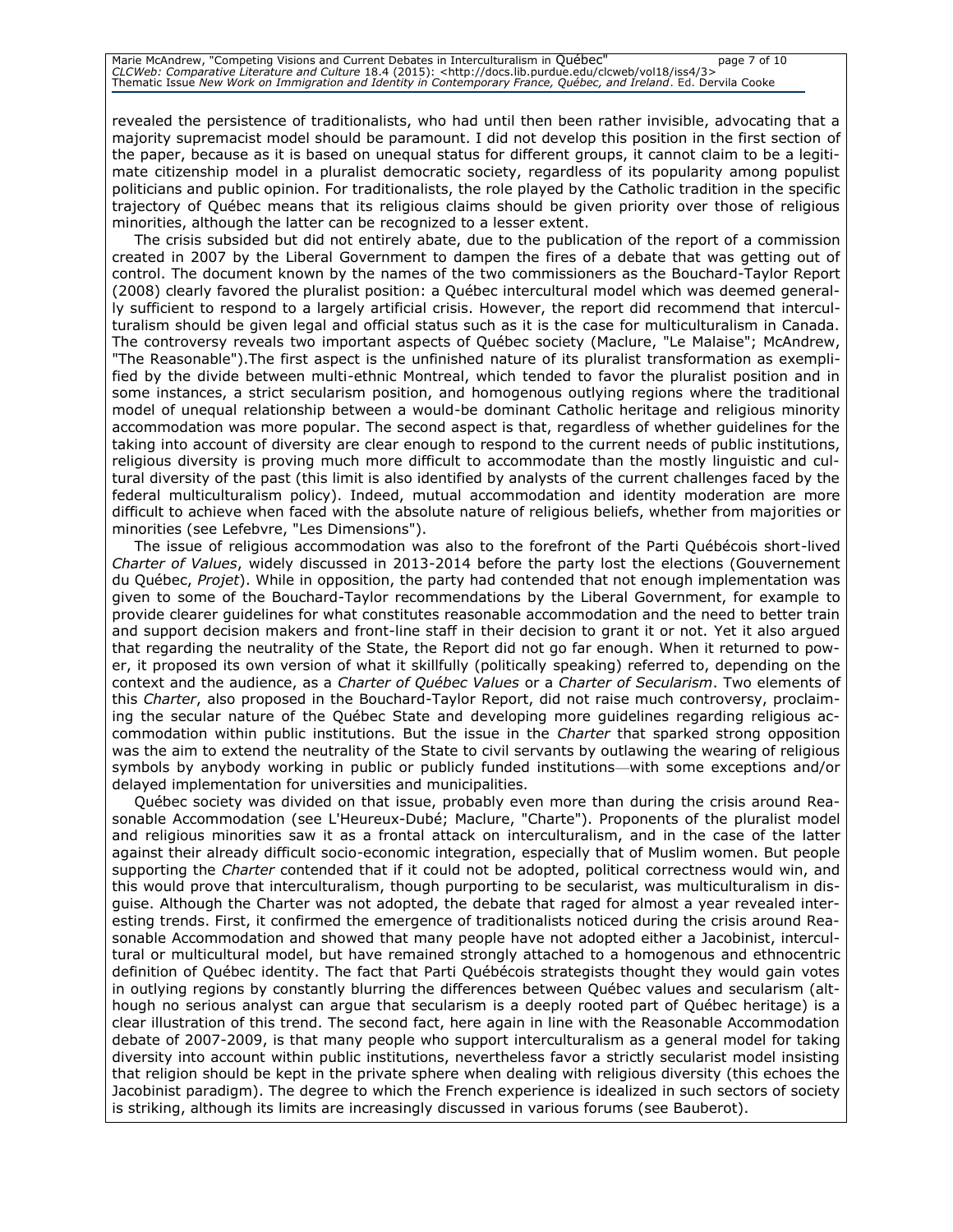Marie McAndrew, "Competing Visions and Current Debates in Interculturalism in Québec" page 8 of 10 CLCWeb: Comparative Literature and Culture 18.4 (2015): <http://docs.lib.purdue.edu/clcweb/vol18/iss4/3><br>Thematic Issue New Work on Immigration and Identity in Contemporary France, Québec, and Ireland. Ed. Dervila Cooke

Debates around the socialization function of schooling have also been significant since Québec's 1998 *School, Integration and Intercultural Education Policy* introduced more pluralistic school programs (see McAndrew, *Fragile*). The discussion has centered on two subjects: History and Citizenship Education, especially "national" (Québec) History teaching at the secondary level, and the Ethics and Religious Culture course, which in 2005 replaced the denominational teaching of Catholicism and Protestantism. In the first case, the new History Program has been criticized for being *too* inclusive (giving too much space to native, Anglophone, and immigrant communities) and mostly for overlooking main elements of the collective memory of French Canadians due to its focus on thematic social trends at the expense of political history (see Ethier, Lantheaume, Lefrançois, Zanazanian; Zanazanian). For example, the Conquest of 1763 and the Rebellion of 1837-1838, were presented under the general theme of "the extension of democratic rights in Canada." The priority placed on the development of historical competencies by students and not on their sharing of a collective memory was also criticized by some historians and history teacher associations as a multicultural plot*.* Yet others contended that the program still gave the lion's share to the Francophone experience in North-America even if there was a greater and better treatment of the contribution of other groups, and saw opposition as an attempt to re-establish the dominance of the traditional Franco-centered definition of Québec heritage. After 2014, the issue lost its visibility as a new program was being drafted by the Parti Québécois but was then redrafted by the Liberal Party after it came back to power that year. In its latest version, still preliminary and currently being tested, there is a stronger emphasis on historical events and knowledge, but the pluralism of Québec history is still widely recognized. Secondly, while the Ethic and Religious Culture Course (ERC), enjoys wide support in Québec, it is currently raising interesting debate about the nature of interculturalism and the extent to which it is implemented. The program itself can be considered a flagship of such an approach (see Estivalèzes; MELS) as it gives priority (in a sophisticated manner) to the religions that shaped Québec history (Catholicism, aboriginal, and Judeo-Christian traditions in general) while also covering the main others that are now part of the Québec picture (Islam, Buddhism, Hinduism, etc.). It is also set within an open secularist framework as recommended by the Bouchard-Taylor Report of 2008, recognizing that students may or may not be religious believers of their family traditions or other traditions, that they have the right to express their religious beliefs in actual symbols and practices, and that respect for other traditions and interreligious dialogue should be one the aims of the school system.

One of the criticisms levelled at the ERC program is whether the concept of teaching religious cultures (which does not mean faith-based religious instruction) meets the requirement of the neutrality of the State as variously understood by different sectors of society (Estivalèzes, and Lefebvre). Proponents of strict secularism contend that it is actually bringing back religion by the back door while religious practicing parents, especially Catholics, argue that young children cannot differentiate between being told about other religions and being asked to believe that these religions are as valuable as the one their parents want them to adhere to. In this regard, the Supreme Court of Canada has supported the legitimacy of the program. Based on the fact that the multicultural character of Canada is one of the interpretative clauses of the Canadian Constitution, judges argued that the responsibility of schools (as the major institution of socialization in democratic societies), to develop religious tolerance among students had priority over the limited infringement that the course could have on the religious rights of some parents. This ruling shows that a program designed to meet intercultural requirements can be largely compatible with the Canadian multicultural ideology, at least as interpreted by the Court in a balancing act with other democratic principles (which is not always the case in political rhetoric).

Another issue proved more divisive, namely the obligation of private religious schools to teach the ERC course. Until recently, the compromise was that those schools (mostly Catholic and Jewish and partly publicly funded in Québec) could offer their own denominational religious teaching as an "add on," but that they had to teach the regular program including ERC during mainstream school hours. Yet, recently the Supreme Court did rule that a Catholic school that was contesting this arrangement could instead develop its own version of the course, which would place more emphasis on Catholicism and much less on other religions, as long as it carried similar objectives (De Grandpré).The main argument of the Court was the need to accommodate the concerns of religious schools and the fact that the right of parents to choose alternative schooling would be compromised if all mainstream programs applied fully to such institutions. As expected, many segments of Québec society, whether from nationalist or pluralist circles (Maclure, "L'Erreur") saw the judgment as a communitarian attack on Québec interculturalism, and one that indicated that Supreme Court judges are leaning towards multiculturalism and do not have proper understanding of Québec specificity. But the fact that the initial ruling on the obligation of private schools to teach the ERC course was later nuanced also shows that the line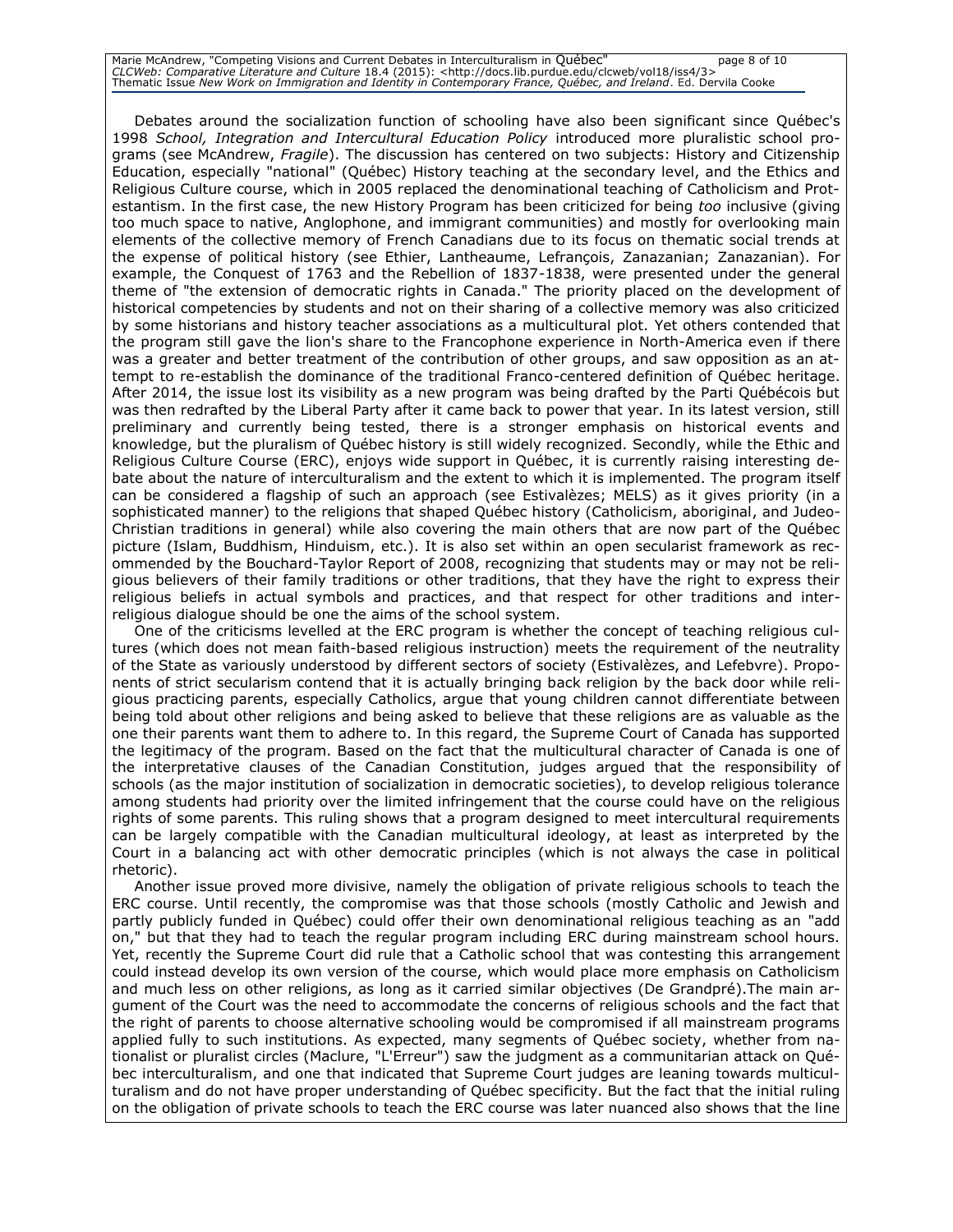between interculturalism and multiculturalism is rather thin, especially in relation to the accommodation of religious diversity.

As we can see from this overview of the development of interculturalism in Québec and of some of the controversies it has generated, the concept as well as its implementation are contested sites with competing definitions and paradigms. The place of the longer-established Francophone heritage and culture in the new pluralist blueprint of the province is particularly at stake. Should it be central such as in the 1978 Tree Metaphor? Should it be limited to its impact on the societal culture as proposed in the 1990 Policy, or even reduced in favor of a purely civic culture binding Quebecers of all origin as proposed in some versions of multiculturalism? Questions are also raised as to the nature of collective and individual identities and the relationships between them, and to the extent to which belonging to specific groups (whether majority or minority) is a static or a dynamic phenomenon. A final issue is whether various models developed for the management of cultural diversity are adapted to contexts where religious diversity, and its construction as a social problem, is increasing both locally and globally. Whether the Québec case is more complex than others, due to its specific fragility in North America, is open to debate. Nevertheless, many tensions discussed in this article are also found in more clearly dominant societies including in the rest of Canada where similar issues have arisen. The accommodation of cultural—and especially religious—diversity is an issue shared by many immigration societies and one which is here to stay. As such, more comparative analysis of models and of their implementation in various national contexts is needed, as well as further examination of their limits and of the debates they generate.

#### **Works Cited**

Barth, Fredrik. *Ethnic Groups and Boundaries*. Boston: Little, Brown, 1969.

Bataille, Philippe, Marie McAndrew, and Maryse Potvin. "Racisme et antiracisme au Québec. Analyse et approches nouvelles." *Cahiers de recherche sociologique* 131 (1998): 115-44.

Baubérot, Jean. *L'Intégrisme républicain contre la laïcité.* Paris: L'Aube, 2006.

Bouchard, Gérald, and Charles Taylor. *Building the Future: A Time for Reconciliation. Report of the Consultation Commission on Accommodation Practices Related to Cultural Differences Québec*. Québec: Gouvernement du Québec, 2008.

Camilleri, Carmel, Joseph Kasterszteyn, Edmond-Marc Lipiansky, Hanna Malewska-Peyre, Isabelle Taboada-Leonetti, and Ana Vasquez, eds. *Stratégies identitaires*. Paris: PU France, 1990.

Conseil de l'Europe. *Livre blanc sur le dialogue interculturel "vivre ensemble dans la diversité."* Strasbourg: Conseil des Ministres des Affaires étrangères, 2008.

De Grandpré, Hugo. "Cours d'éthique religieuse. L'Ecole Loyola a gain de cause en Cour suprême." *lapresse.ca* (2015.03.19.): <http://www.lapresse.ca/actualites/justice-et-affaires-criminelles/actualites-<br>[judiciaires/201503/19/01-4853542-cours-dethique-religieuse-lecole-loyola-a-gain-de-cause-en-cour](http://www.lapresse.ca/actualites/justice-et-affaires-criminelles/actualites-judiciaires/201503/19/01-4853542-cours-dethique-religieuse-lecole-loyola-a-gain-de-cause-en-cour-supreme.php)[supreme.php>](http://www.lapresse.ca/actualites/justice-et-affaires-criminelles/actualites-judiciaires/201503/19/01-4853542-cours-dethique-religieuse-lecole-loyola-a-gain-de-cause-en-cour-supreme.php).

Estivalèzes, Mireille, and Solange Lefebvre. *Le Programme d'éthique et culture religieuse. De l'exigeante conciliation entre le soi, l'autre et le nous*. Québec: PU Laval, 2012.

Estivalèzes, Mireille. "L'Enseignement de la pluralité religieuse dans les programmes scolaires en France et au Québec." *L'Ecole et la diversité. Perspectives comparées*. Ed. Marie McAndrew, Micheline Milot, and Amina Triki-<br>Yamani. Québec: PU Laval, 2010. 105-18.<br>Éthier, Marc-André, Françoise Lantheaume, David Lefrançois, and Paul Za

en France des questions controversées en histoire: tensions entre politique du passé, et politique de la reconnaissance dans les curricula." *Éducation et francophonie, Rapports ethniques et éducation: L'École et la diversité: perspectives comparées*. Ed. Marie McAndrew, Micheline Milot, and Amina Triki-Yamani. Québec: PU Laval, 2010. 65-85.

Gouvernement du Québec. *Accord Canada-Québec relatif à l'immigration et à l'admission temporaire des Aubains*. *Accord Gagnon-Tremblay-McDougall*. Québec: Gouvernement du Québec, 1991.

Gouvernement du Québec. *Cultural Development Policy*. Québec: Gouvernement du Québec, 1978. Gouvernement du Québec. *Projet de loi n°60: Charte affirmant les valeurs de laïcité et de neutralité religieuse de l'État ainsi que d'égalité entre les femmes et les hommes et encadrant les demandes d'accommodement*. Québec: Assemblée Nationale, 2013.

Gouvernement du Québec. *Quebecers, Each and Everyone: Plan of Action*. Québec: Gouvernement du Québec, 1981.

Government of Canada. *The Multiculturalism Act*. Ottawa: Government of Canada, 1970.

Harvey, Julien. "Culture publique, intégration et pluralisme." *Relations* (1991): 239-41.

Helly, Denise. "The Canadian Multiculturalism Program: A Critique." *Multiculturalism Public Policy and Problem Areas in Canada and India*. Ed. Christopher Raj and Marie McAndrew. Delhi: Manak Publications, 2009. 32-50. Helly, Denise. *Le Québec face à la pluralité culturelle. Un bilan documentaire des politiques, 1977-1994*. Québec:

PU Laval, 1996.

Juteau, Danielle. *L'Ethnicité et ses frontières*. Montréal: PU Montréal, 1999. Juteau, Danielle. "The Production of the Québécois Nation." *Humboldt Journal of Social Relations* 19.2 (1993): 79- 109.

Juteau, Danielle, Marie McAndrew, and Linda Pietrantonio. "Multiculturalism 'à la Canadian' and 'Intégration à la<br>Québécoise': Transcending Their limits." *Blurred Boundaries*. Ed. Rainer Baubock and John Rundell. Avebury: The European Centre, 1998.

Kahane, David, Daniel Weinstock, Dominique Leydet, and Melissa Williams, eds. *Deliberative Democracy in Practice*. Vancouver: U of British Columbia P, 2010.

Kepel, Gilles. "L'Intégration suppose que soit brisée la logique communautaire." *École et intégration des immigrés. Problèmes politiques et sociaux*. Ed. Catherine Vithol de Wenden and Anne-Marie Chartier. Paris: La Documentation française, 1989. 683-93.